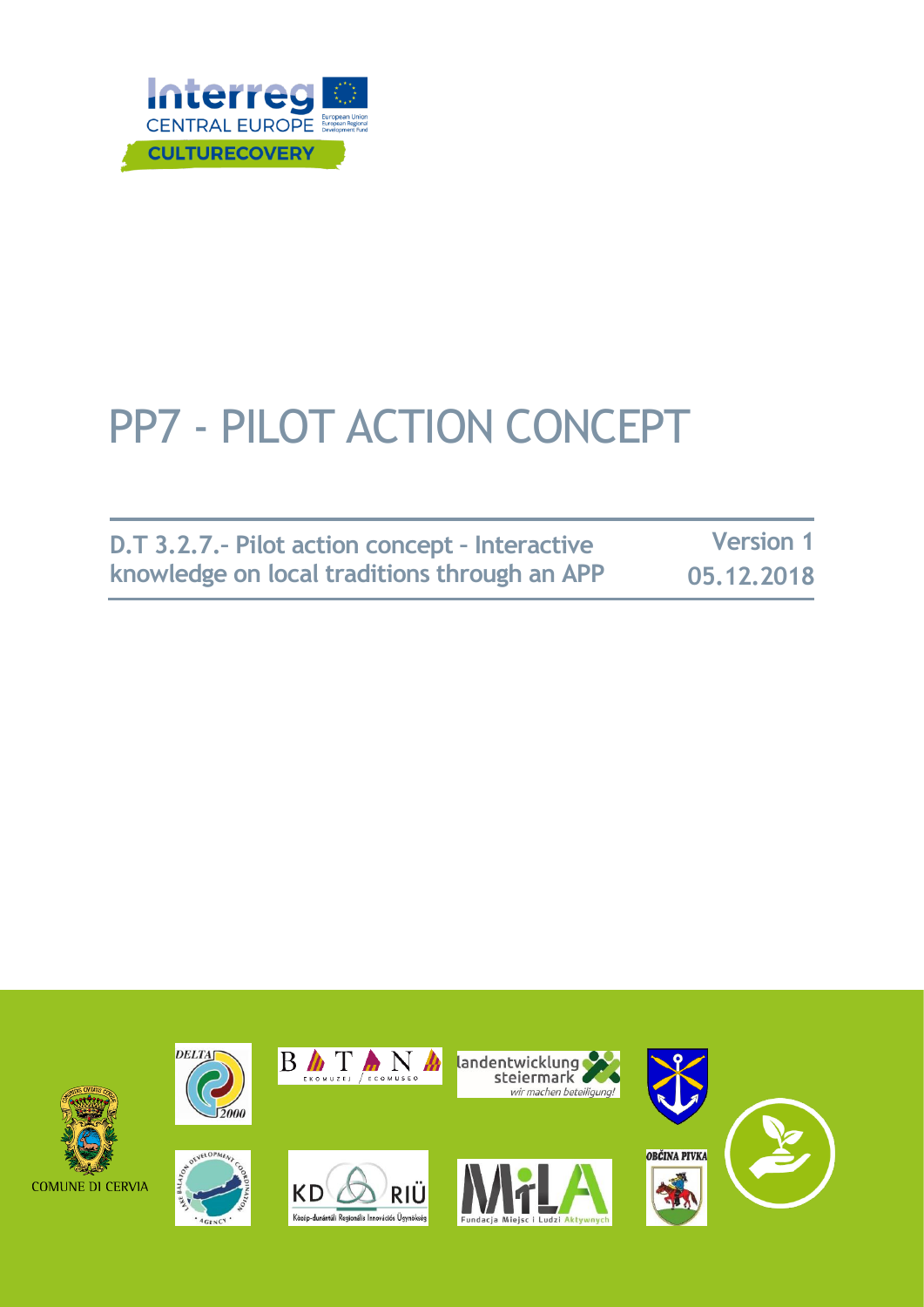



## **PILOT ACTION CONCEPT**

#### **PILOT ACTION CONCEPT - TITLE Maritime heritage interactive guide/ mobile application**

**Background***: Please describe* **the input provided by workshops, participatory approach, the origin of idea of action** *that constitute the basis for the development of the present action pilot as soon as good practices identified* 

The workshops demonstrated the need to develop a project that would be based on transmitting traditional knowledge on maritime heritage through a new, modernised concept/way (new media, interactivity) educating local people and providing innovative tourist offer. After 3 workshops based on storytelling, new media, cultural tourism and general information on local traditions participants developed different ideas. The one which will be developed was appreciated by most participants and is in line with our Strategy (2015-2019) and the new ecomuseological concept developed during 2018 by the professional program manager and members of Ecomuseum.

**General brief description about the preliminary project / project** 

By mapping local traditional knowledge regarding sea/ maritime realities we will develop an application based on personal interpretation and storytelling in collaboration with the local community and bearers of ICH. The application will follow the maritime path already defined by the Ecomuseum and will include 13 new interest spots from the Rovinj archipelago and old historic town (once an island). The action plan incudes several actions: recognising of terrain/ research, audio recording of stories and knowledge, software development of the guide and interactive map and promotion activities.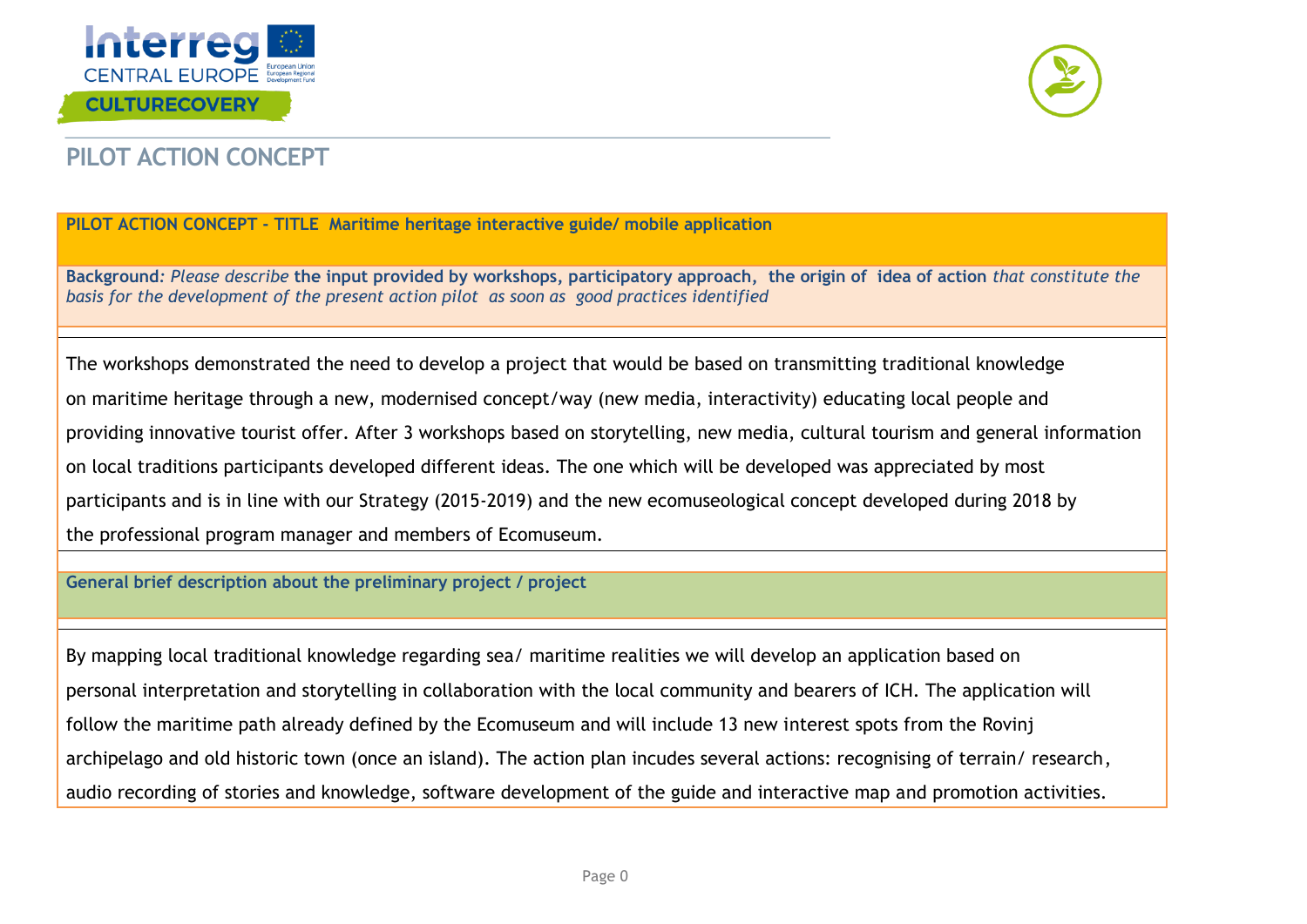

#### **CULTURECOVERY**



Besides we will buy the equipment for our guest to enjoy the application and have wide access.

**State of the art of the deliverable implementation (**also with info about contract, public procedures on going, permits, etc.)

**The basic concept and some research has been done. We have mapped 20 spots and 6 bearers for the interviews needed. We plan to finalise the research and record the bearers by mid June and by end of June have the detailed scenario of the application. Thanks to the detailed version we will have a Public call for software developers and in the next stage for the equipment. The agreement will be set for 2 months so we plan to finalize the application by mid September and start testing it. The first testing** 

**will be done with local high school in the tourist sector.**

**Deviations from the planned implementation**

**Due to organizational reasons, and employer/ collaborator on the Culturecovery project quit job in December 2018, we are slightly behind times and will probably have a 1-2 months delay in delivering the application.**

| Theme: (specify the<br>category of your action)       | $\Box$ - ICT application, creative industry;<br>$\square$ - participatory processes for involvement of active locals in the recovery, interpretation, maintenance,<br>transfer of knowledge on ICH;<br>$\Box$ actions for the inclusion of the cultural heritage enjoyment within an innovative responsible tourism<br>offer. |                                                                               |                                          |
|-------------------------------------------------------|-------------------------------------------------------------------------------------------------------------------------------------------------------------------------------------------------------------------------------------------------------------------------------------------------------------------------------|-------------------------------------------------------------------------------|------------------------------------------|
| <b>Action / Intervention that</b><br>will be realized | <b>Responsibility</b> (Who will do it)                                                                                                                                                                                                                                                                                        | <b>Resources need</b><br>(Information, money,<br>materials)                   | <b>Timeline</b><br>(Start and end dates) |
| 1. assembling of materials                            | Program Manager of Ecomuseum Batana and<br><b>President</b>                                                                                                                                                                                                                                                                   | Previous research,<br>photo and audio<br>material / no money<br>except salary | <b>June 2019</b>                         |
| 2.<br><b>Application concept</b>                      | <b>Members of NGO Steering committee</b>                                                                                                                                                                                                                                                                                      | Synthesis of gatherd                                                          | <b>July 2019</b>                         |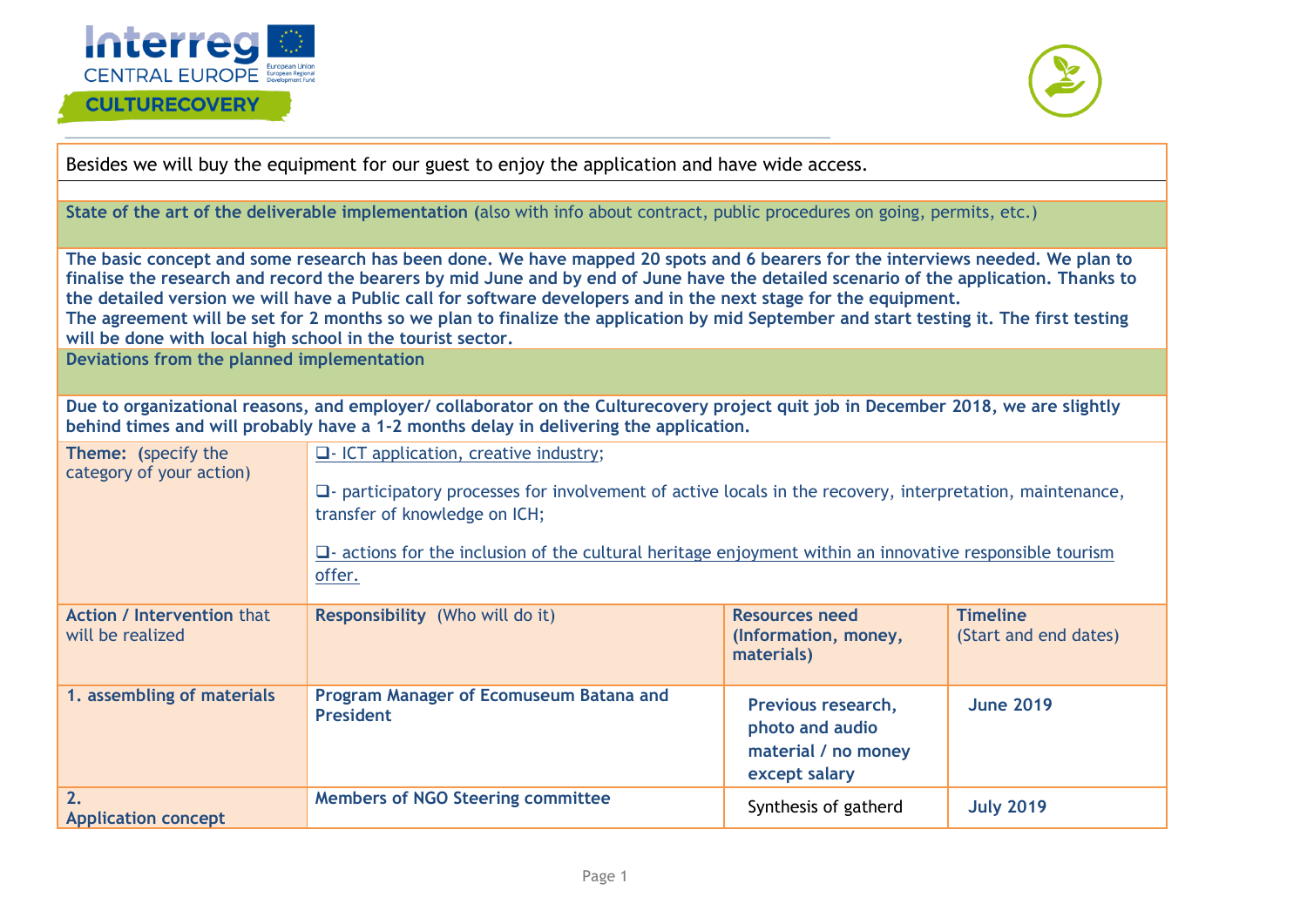

## **CULTURECOVERY**



| 3.<br><b>Development of application</b>                                     | Programmers, external service                                                |                                                                                                                                                                                                                                                                                                                           | material and<br>proposal by Program<br>Manager/ no money<br>except salary<br>20 000 EUR                                            | <b>August/September</b><br>2019 |
|-----------------------------------------------------------------------------|------------------------------------------------------------------------------|---------------------------------------------------------------------------------------------------------------------------------------------------------------------------------------------------------------------------------------------------------------------------------------------------------------------------|------------------------------------------------------------------------------------------------------------------------------------|---------------------------------|
| 4.<br><b>Testing</b>                                                        | Local schools, NGO members and tourist sector<br>(receptionists, agents etc) |                                                                                                                                                                                                                                                                                                                           | <b>Technical</b><br>equipment (own<br>mobile phone, our<br>tablets)/ 10 000 EUR                                                    | October/November<br>2020        |
| <b>MAIN IMPACTS</b>                                                         |                                                                              |                                                                                                                                                                                                                                                                                                                           |                                                                                                                                    |                                 |
| Main impacts on - ICH preservation,<br>conservation and valorisation of ICH |                                                                              | <b>Valorisation of ICH</b><br>Contribution to the understanding of the value of ICH for local population and its<br>function within sustainable tourism offer<br><b>Awareness raising on local ICH</b><br>Developed safeguarding measure (the application will function as data base for local<br>tradition/documentation |                                                                                                                                    |                                 |
| Main impacts on relation between public and<br>private                      |                                                                              | The agreement signed as a post -faze of the Pilot will contribute to inspiring other<br>communities in valorising and sustainable using local ICH                                                                                                                                                                         |                                                                                                                                    |                                 |
| Main impacts on local communities, citizens,<br>target groups               |                                                                              | Democratization of heritage management and use<br>The application will be a product of co-creation from different sides and will be widely<br>available to encourage education                                                                                                                                            |                                                                                                                                    |                                 |
| <b>MAIN RESULTS</b>                                                         |                                                                              |                                                                                                                                                                                                                                                                                                                           |                                                                                                                                    |                                 |
| Which main results do you want realized?                                    |                                                                              |                                                                                                                                                                                                                                                                                                                           | mapping, research, valorise and document local maritime ICH<br>development of application based on interdisciplinary collaboration |                                 |